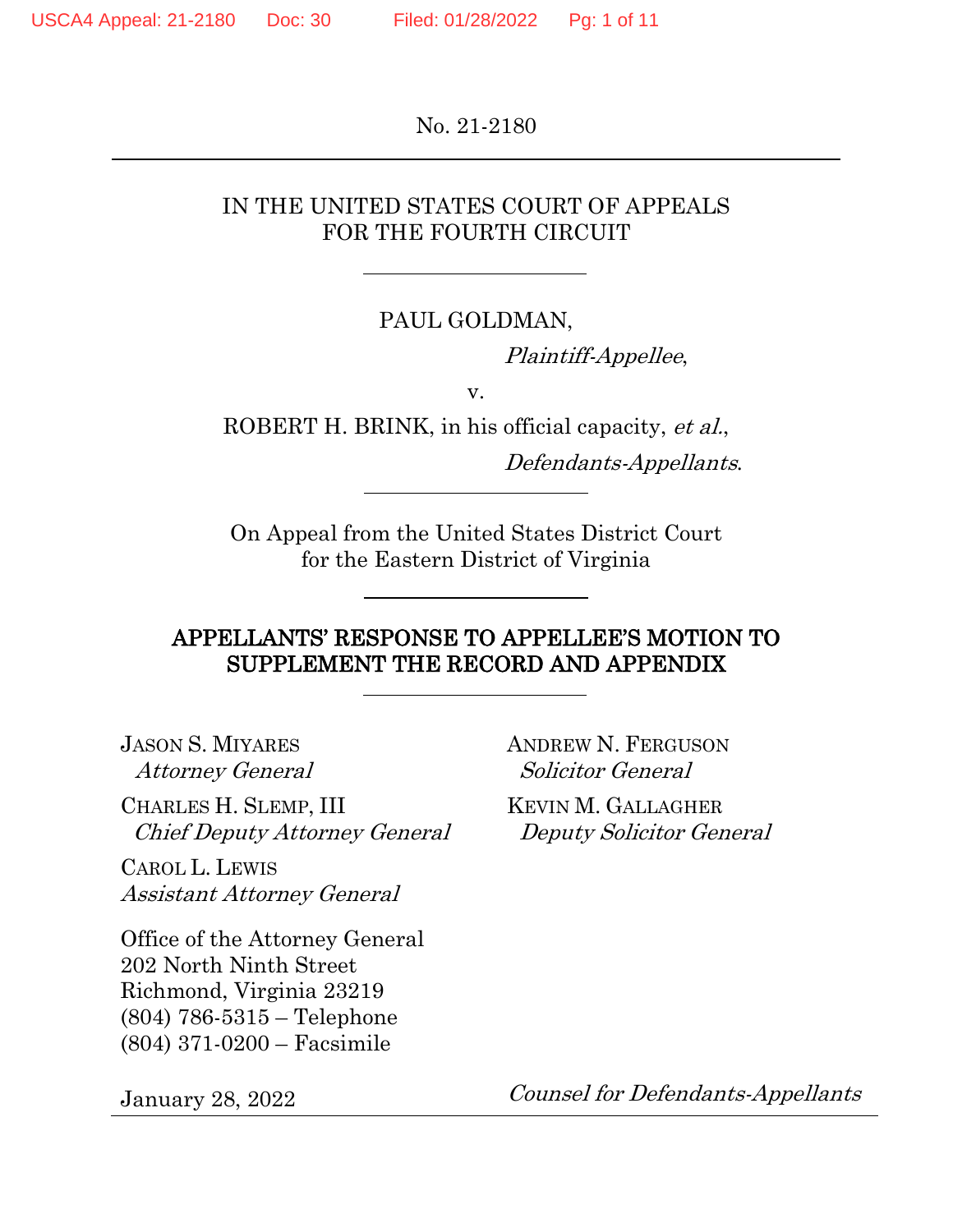## INTRODUCTION

Consistent with this Court's Rules, Appellants collaborated with Appellee to compile a Joint Appendix. Now, despite agreeing to the inclusion of certain materials in this Joint Appendix (and the exclusion of others), Appellee seeks leave to file a supplemental appendix. But there were good reasons to omit each of the five documents Appellee seeks to add to the appendix: whether because the Rules dictated their exclusion, the documents postdated the notice of appeal, the documents are immaterial to the issues on appeal, or a combination of the three. Accordingly, Appellee cannot show the extraordinary circumstances required to file a supplemental appendix.

## FACTUAL BACKGROUND

On June 28, 2021, Appellee Paul Goldman filed suit in the Eastern District of Virginia alleging that the use of Virginia's pre-existing districts in the November 2021 election for the Virginia House of Delegates violated both a deadline imposed by the Virginia Constitution and the one-person, one-vote principle of the federal Equal Protection Clause. See Joint Appendix ("JA") 4. Appellee named as defendants then-Governor Ralph Northam, the Virginia State Board of Elections, and various Elections Officials in their official capacity—Christopher Piper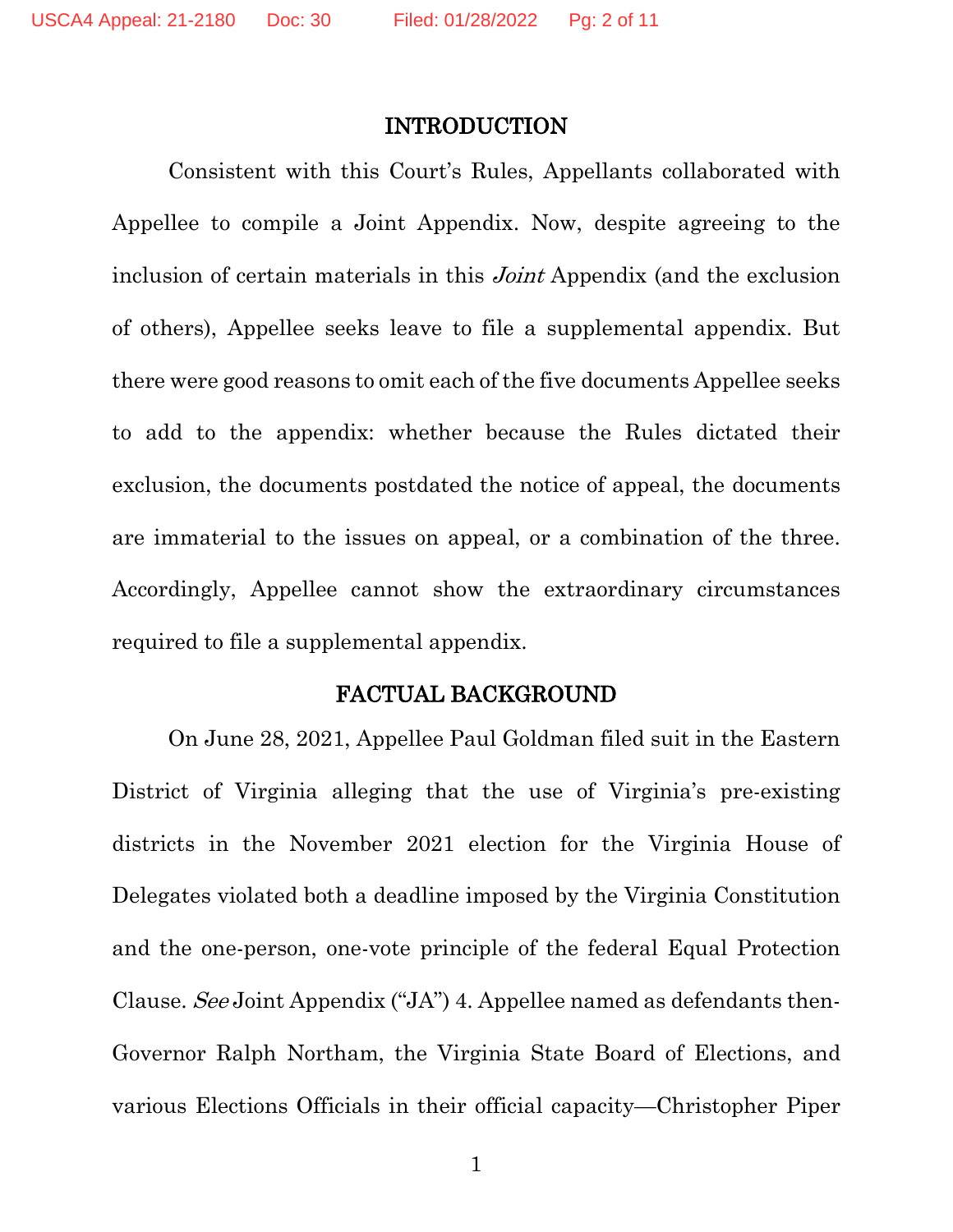(Commissioner of the Virginia Department of Elections); Jamilah D. LeCruise (Secretary of the State Board of Elections); John O'Bannon (Vice Chair of the State Board of Elections); and Robert Brink (Chairman of the State Board of Elections).1 See JA 1–4.

The district court granted in part and denied in part defendants' motion to dismiss the case as barred by the Eleventh Amendment. As to the Governor and the Virginia State Board of Elections, the district court granted the motion, holding that sovereign immunity precluded relief. JA 59, 61, 64. Likewise, the district court dismissed Appellee's claim under the Virginia Constitution as barred by sovereign immunity. JA 67–70; see also JA 84. But the district court did not dismiss Appellee's Equal Protection claim against the Elections Officials, concluding that the Ex Parte Young exception to sovereign immunity permitted this claim to go forward. JA 65–67. On October 18, 2021, the Elections Officials timely appealed, and, two days later, the district court stayed the proceedings pending resolution of the appeal. See JA 125, 128.

<sup>1</sup> Appellee had also sued Jessica Bowman in her official capacity as Deputy Commissioner of the State Board of Elections, but she was terminated from the suit in September 2021. JA 3.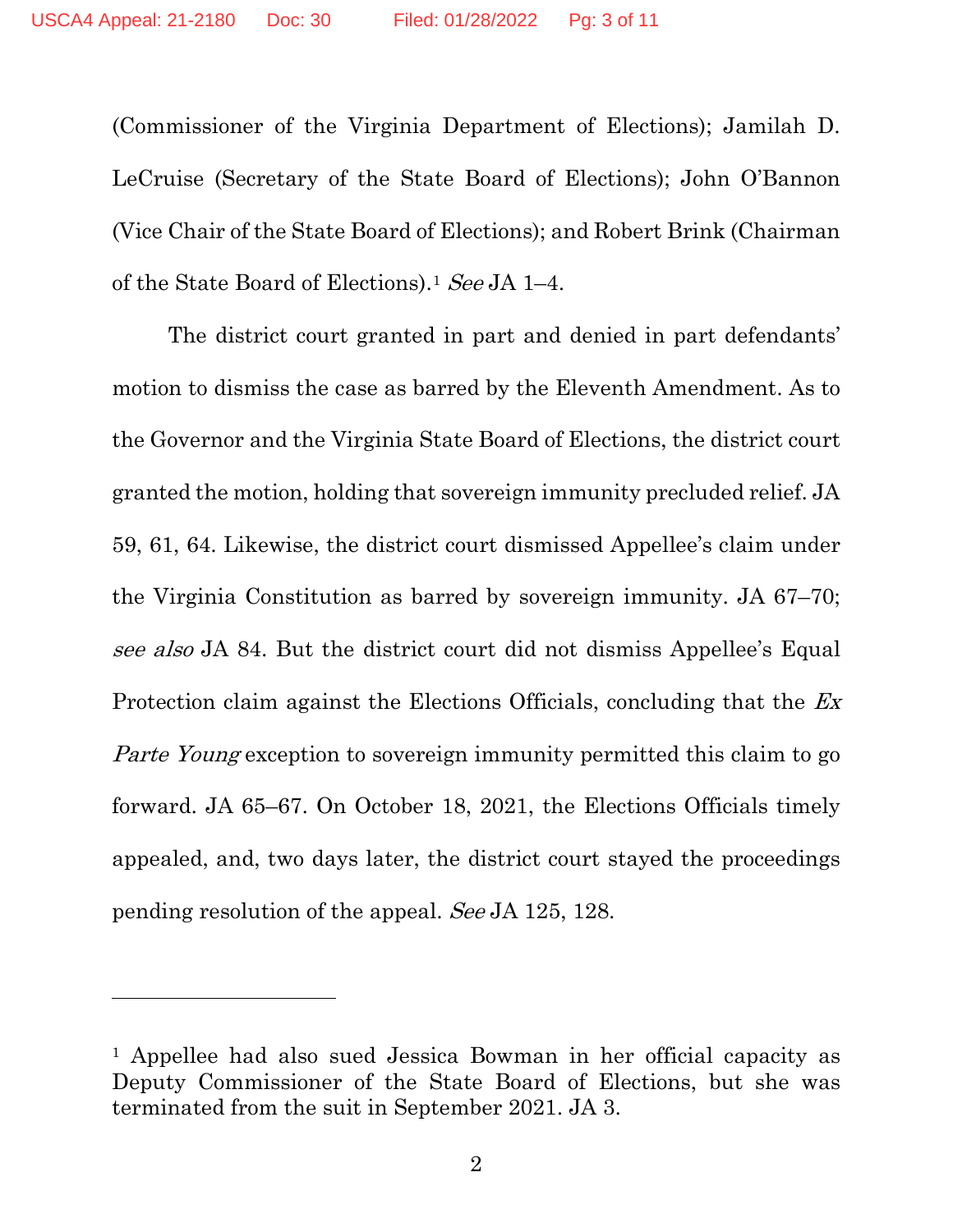Pursuant to the requirements of this Court's Rules, Appellants and Appellee coordinated to compile the Joint Appendix. Appellants submitted the Joint Appendix to the Court on December 6, 2021. Appellee did not object to the Joint Appendix until January 10, 2022, when he filed a motion to supplement the record and motion for a supplemental appendix ("Mot."), requesting to add to the appendix (1) defendants' memorandum in support of their motion to dismiss Appellee's second amended complaint; (2) a printout of statistics from the Virginia Redistricting Commission; (3) Appellee's motion for reconsideration of denial of his motion for temporary injunction; (4) Appellee's motion for summary judgment filed before this Court; and (5) the Supreme Court of Virginia's final redistricting order.

#### LEGAL STANDARD

This Court requires "both sides" to assemble an appendix that contains "the final order or order appealed from, the complaint or petition . . . as well as all other parts of the record which are vital to the understanding of the basic issues on appeal." Fourth Cir. R. 30(b)(1), 30(c). "The use of a selectively abridged record allows the judges to refer easily to relevant parts of the record." Fourth Cir. R. 30(b)(1). It is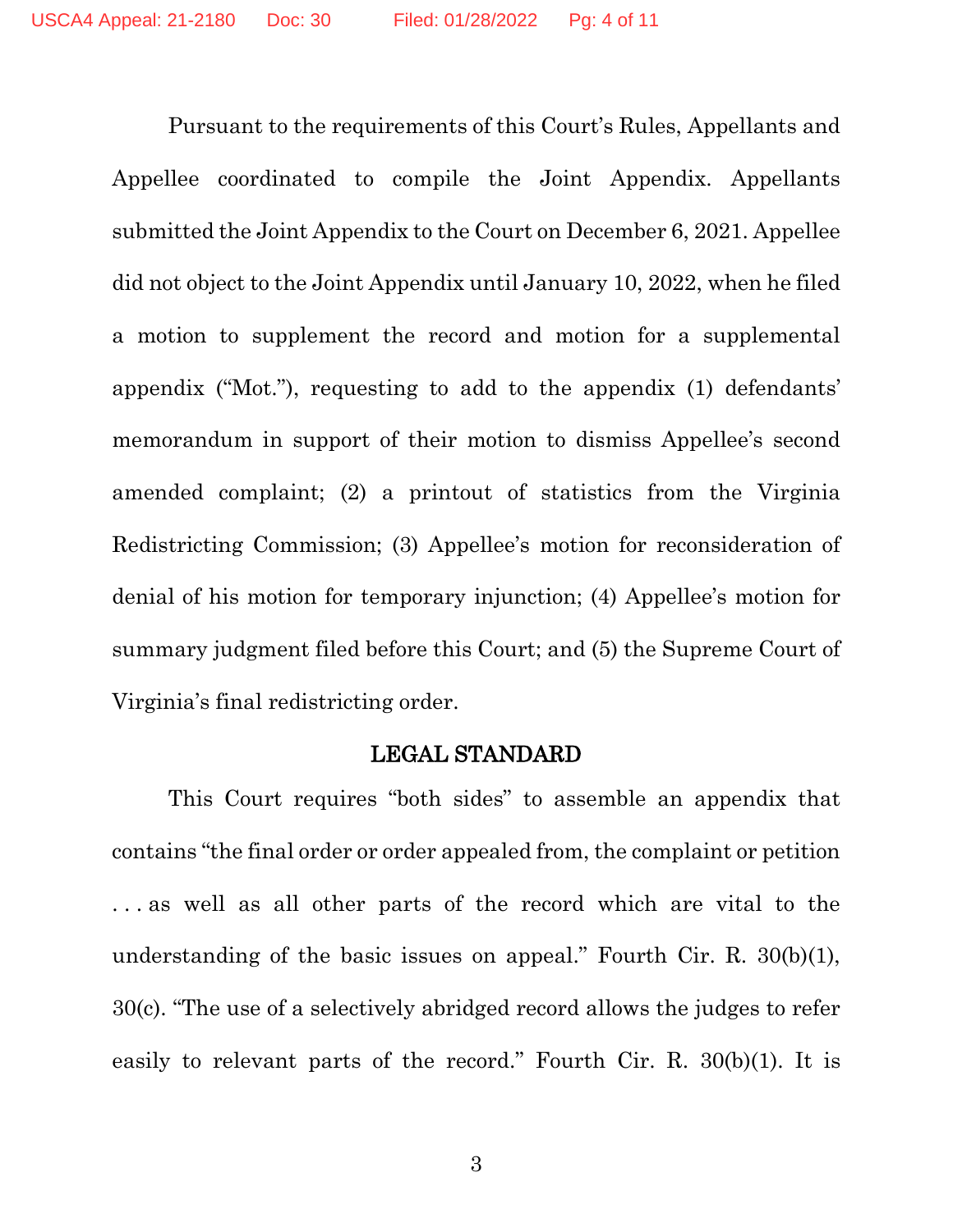"unnecessary to include everything in the appendix" because "the entire record is available to the Court." Id. In fact, the Court "may impose sanctions against attorneys who unreasonably and vexatiously increase the costs of litigation through the inclusion of unnecessary material in the appendix." Fourth Cir. R. 30(a).

A motion for leave to file a supplemental appendix will only be granted for "good cause." Fourth Cir. R. 30(c). "Except under the most extraordinary circumstances, supplementary appendices will not be accepted." Id.

## ARGUMENT

Appellee cannot show the "most extraordinary circumstances" or "good cause" required to supplement the appendix. Fourth Cir. R. 30(c). The Joint Appendix—which Appellee participated in compiling accurately reflects the portions of the record "which are vital to the understanding of the basic issues on appeal." Fourth Cir. R. 30(b)(1). None of the five documents identified by Appellee should be added to the appendix.

1. Defendants' memorandum in support of their motion to dismiss the second amended complaint was properly excluded from the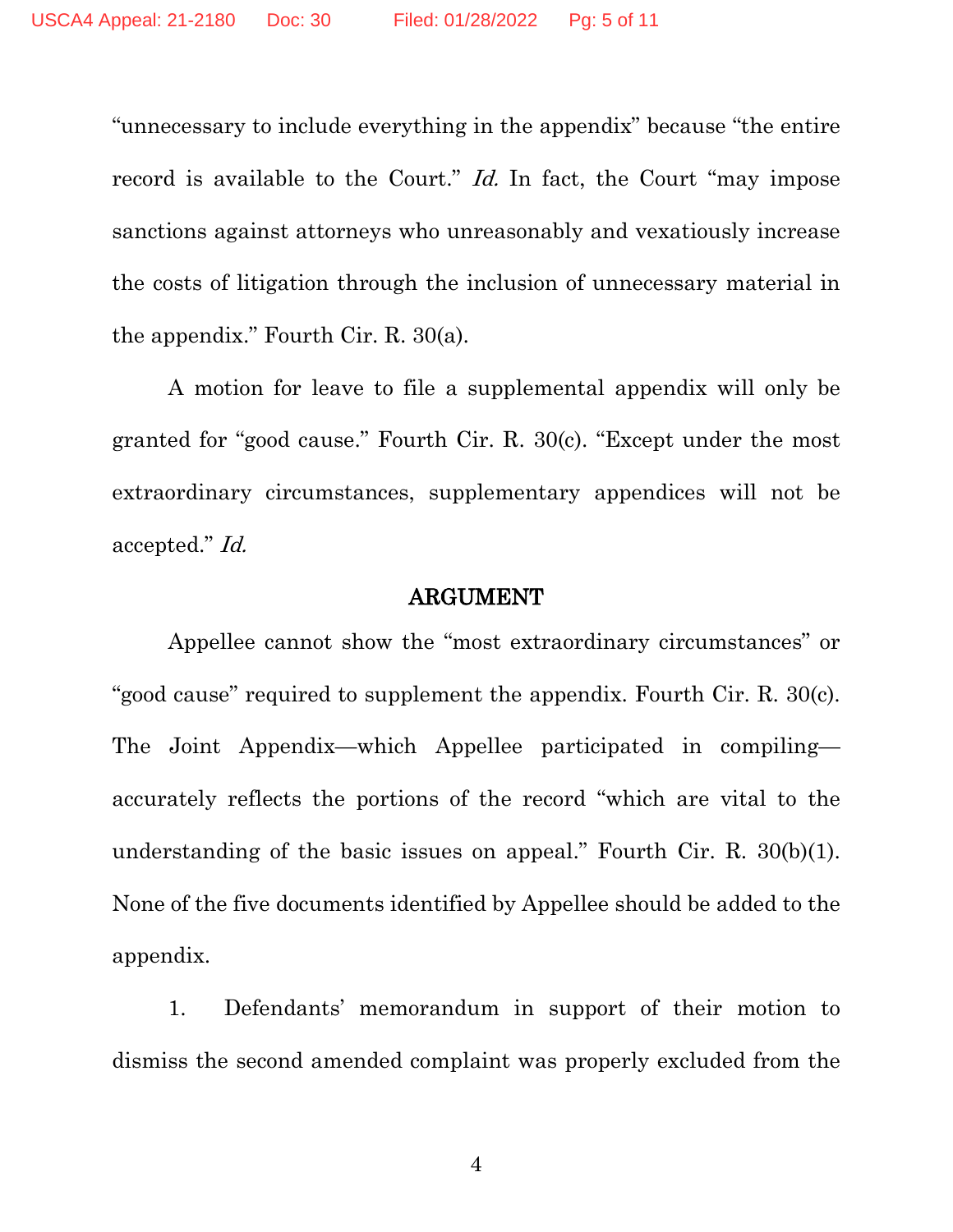Joint Appendix because "[m]emoranda of law in the district court should not be included in the appendix unless they have independent relevance." Fed. R. App. P. 30(a)(2). Appellee proffers no independent relevance for this memorandum; the only justification for its inclusion now is that "Appellee believed [it] would be included in the Joint Appendix." Mot. 2. But this contention is belied by the fact that Appellee participated in the compilation of the Joint Appendix in the first instance and did not timely object to this document's exclusion after receiving a copy of the Joint Appendix. See Fed. R. App. P. 30(b)(1) (allowing the appellee to "serve on the appellant a designation of additional parts to which it wishes to direct the court's attention" within "14 days after receiving the designation").

2. Appellee's self-prepared evaluation of "statistics from the Virginia Redistricting Commission," Mot. 1, was not presented for consideration to the lower court and provides no substantiation as to how the totals were derived. See United States v. Vidal, 815 F. App'x 732, 735 (4th Cir. 2020) (per curiam) (denying motion for leave to file a supplemental appendix containing "new analysis of Sentencing Commission data" because it was "new evidence on appeal"). This unverified data is also not material to the issues on appeal, as Appellee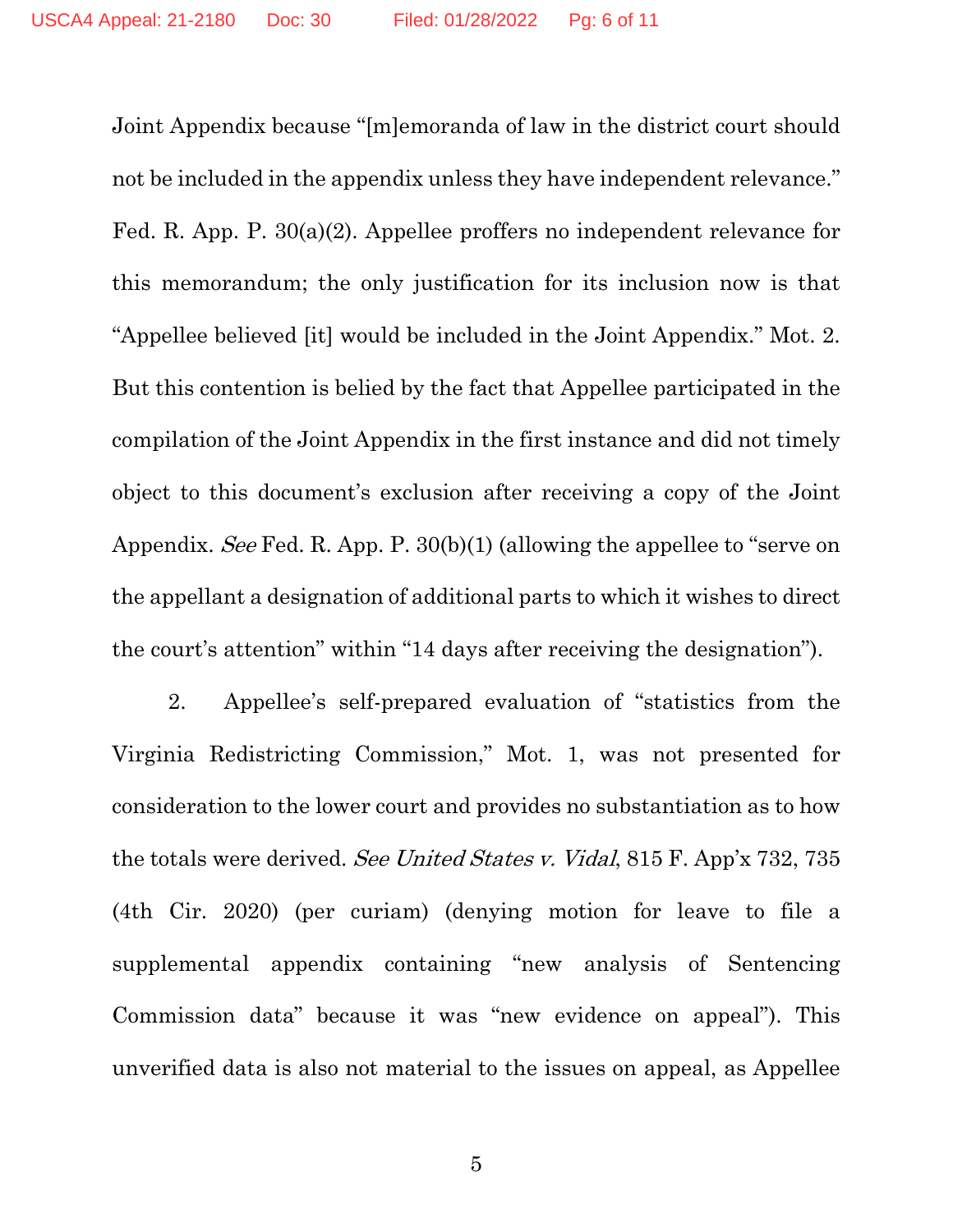admits. See Mot. 1 (usage of the data is "not statistically significant for purposes of this litigation").

3. Appellee's Motion for Summary Judgment is not a part of the record on appeal. "The following items constitute the record on appeal: (1) the original papers and exhibits filed in the district court; (2) the transcript of proceedings, if any; and (3) a certified copy of the docket entries prepared by the district clerk." Fed. R. App. P. 10(a). Appellee (improperly) filed this motion before this Court, not the district court. See ECF No. 12. Absent exceptional circumstances, this Court does "not consider issues raised for the first time on appeal." Robinson v. Equitax Info. Servs., LLC, 560 F.3d 235, 242 (4th Cir. 2009) (quoting Volvo Const. Equip. N. Am., Inc. v. CLM Equip. Co., 386 F.3d 581, 603 (4th Cir. 2004)).

4. Appellee's motion for reconsideration of the denial of his motion for temporary injunction is immaterial to the issues on appeal. Appellee's motion postdated the notice of appeal by over a month. Further, the district court held that it did not have jurisdiction over the motion given Appellants' notice of appeal. See Goldman v. Brink, No. 3:21-cv-00420-DJN-RAJ-SDT, ECF No. 57, at 2 (E.D. Va. Dec. 6, 2021). "It is the general rule, of course, that a federal appellate court does not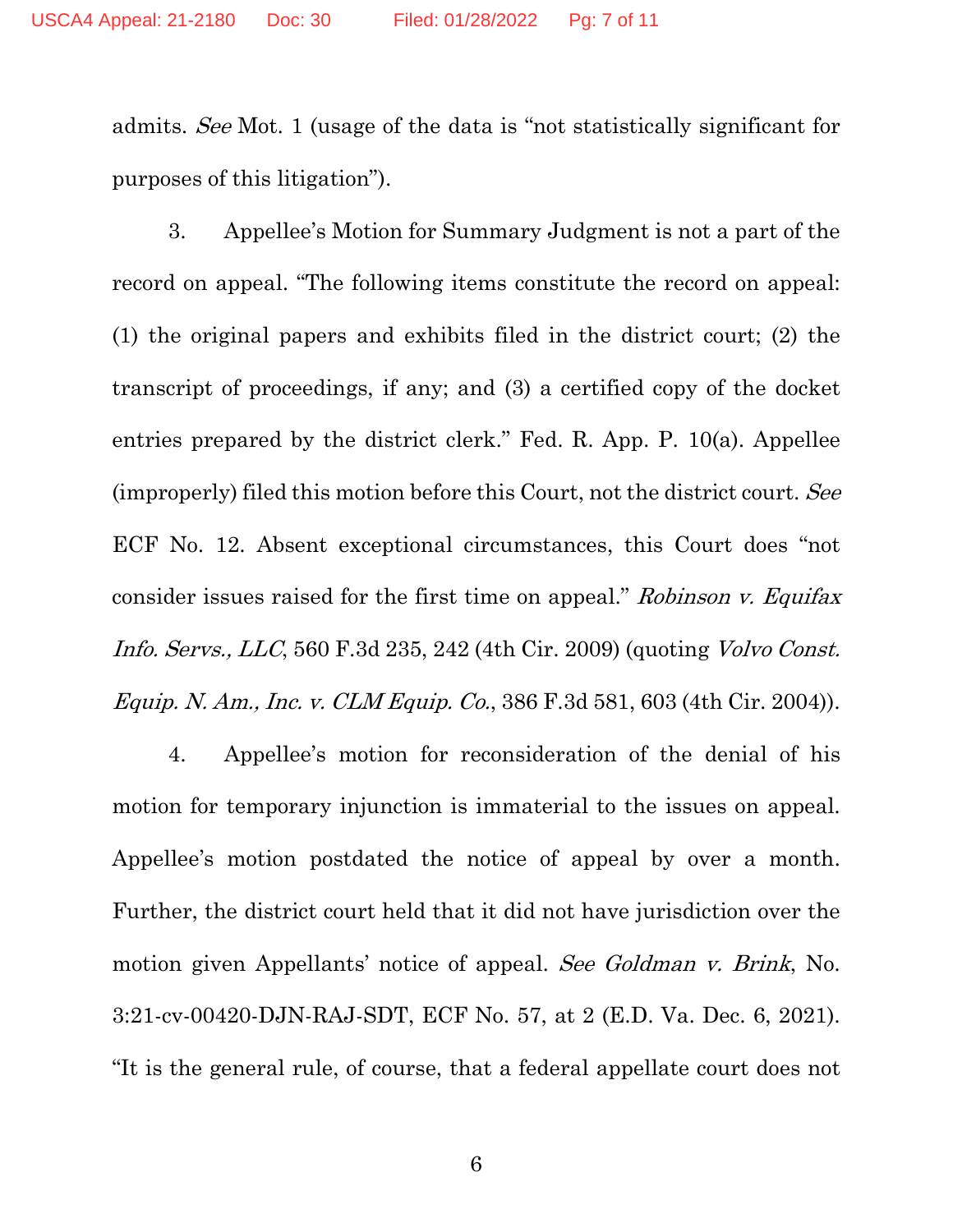consider an issue not passed upon below." Singleton v. Wulff, 428 U.S. 106, 120 (1976).

5. Finally, the Supreme Court of Virginia's final order drafting new reapportionment maps should be excluded from the appendix for several reasons. It postdates the notice of appeal; it was never brought before the district court; and it is publicly available to the Court. It is also immaterial to the issues on appeal. Appellee's theory of relevance is that the order "task[s] Appellants with certain duties, such duties related to the 11th Amendment immunity." Mot. 1. But the Eleventh Amendment issues before the Court do not turn on Appellants' alleged duties; they turn on whether Appellee's claim arises under federal law or state law, or whether Appellee has presented a substantial federal question.

#### **CONCLUSION**

For these reasons, we ask that Appellee's Motion to Supplement the Record and Motion for a Supplemental Appendix be denied.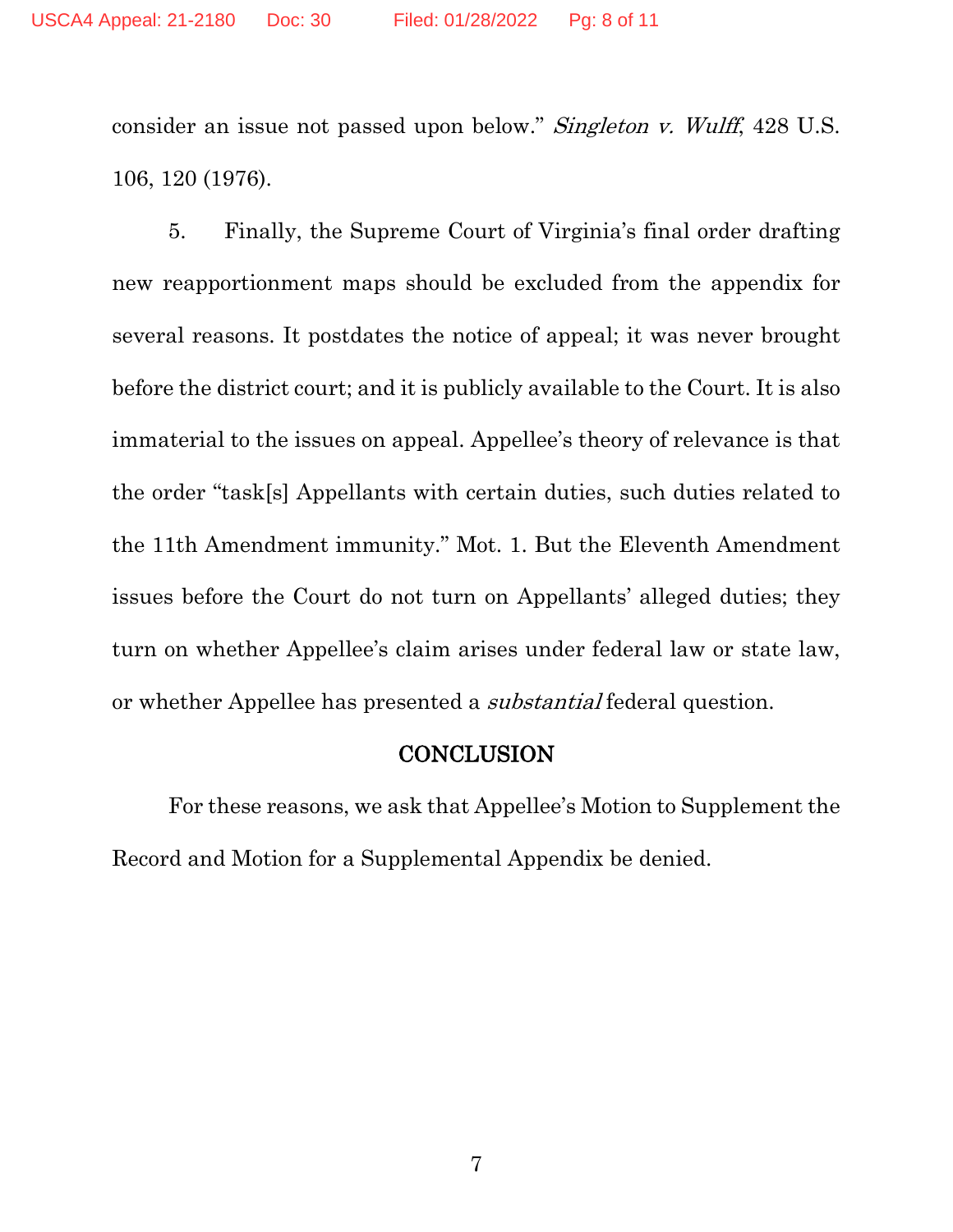Respectfully submitted,

ROBERT H. BRINK, JOHN O'BANNON, JAMILAH D. LECRUISE, and CHRISTOPHER E. PIPER

By: /s/ Kevin M. Gallagher Kevin M. Gallagher Deputy Solicitor General

JASON S. MIYARES Attorney General ANDREW N. FERGUSON Solicitor General

CHARLES H. SLEMP, III Chief Deputy Attorney General

CAROL L. LEWIS Assistant Attorney General

Office of the Attorney General 202 North Ninth Street Richmond, Virginia 23219 (804) 786-5315 – Telephone (804) 371-0200 – Facsimile

January 28, 2022

Counsel for Defendants-Appellees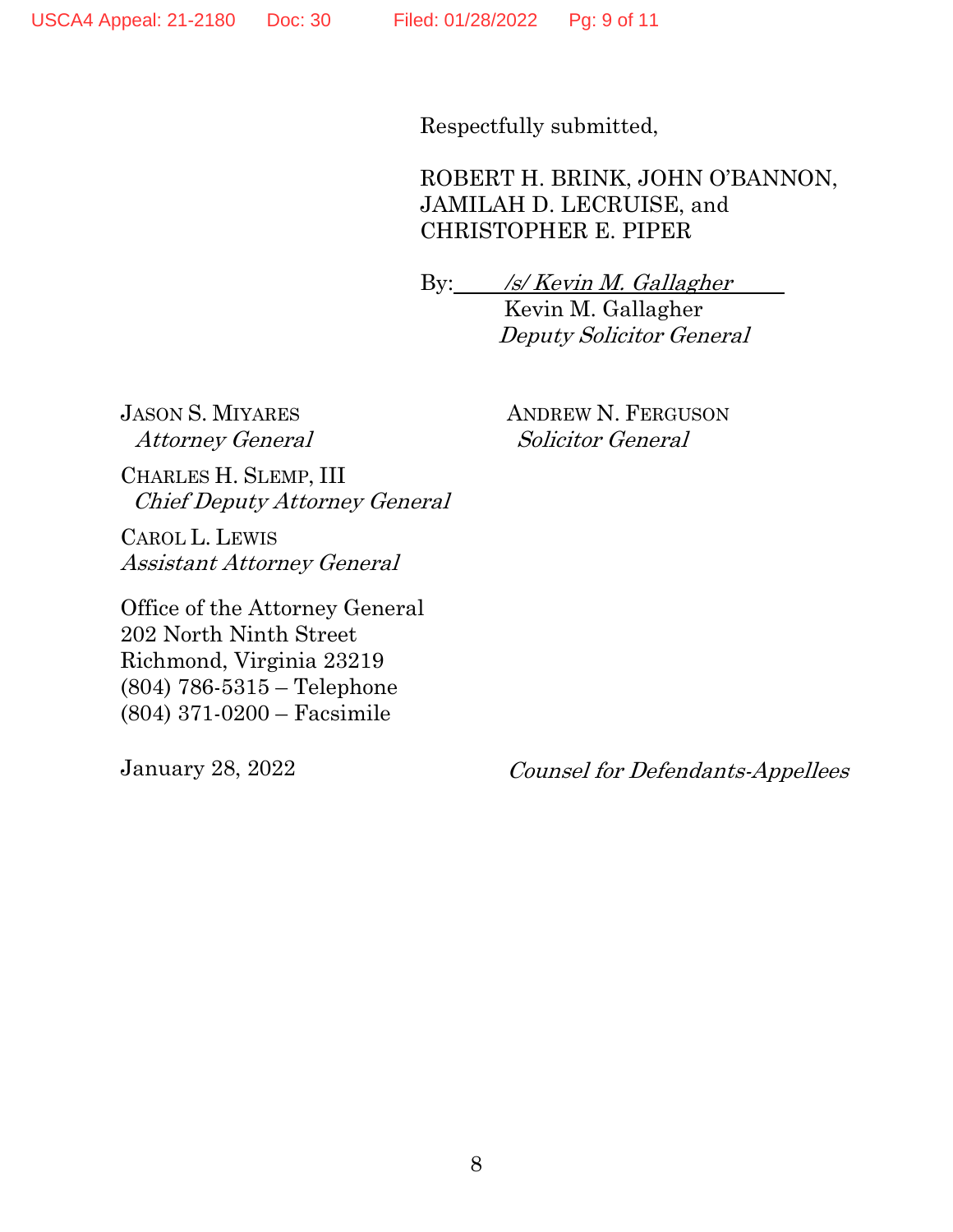# CERTIFICATE OF COMPLIANCE

This response complies with the type-volume limitations of Fed. R. App. P. 32(a)(7)(B) because it contains 1,340 words, excluding the parts of the brief exempted by Rule 32(f). This brief complies with the typeface requirements of Rule 32(a)(5) and the type style requirements of Rule 32(a)(6) because it has been prepared in a proportionally spaced typeface using Microsoft Word in 14-point Century Schoolbook typeface.

> /s/ Kevin M. Gallagher Kevin M. Gallagher